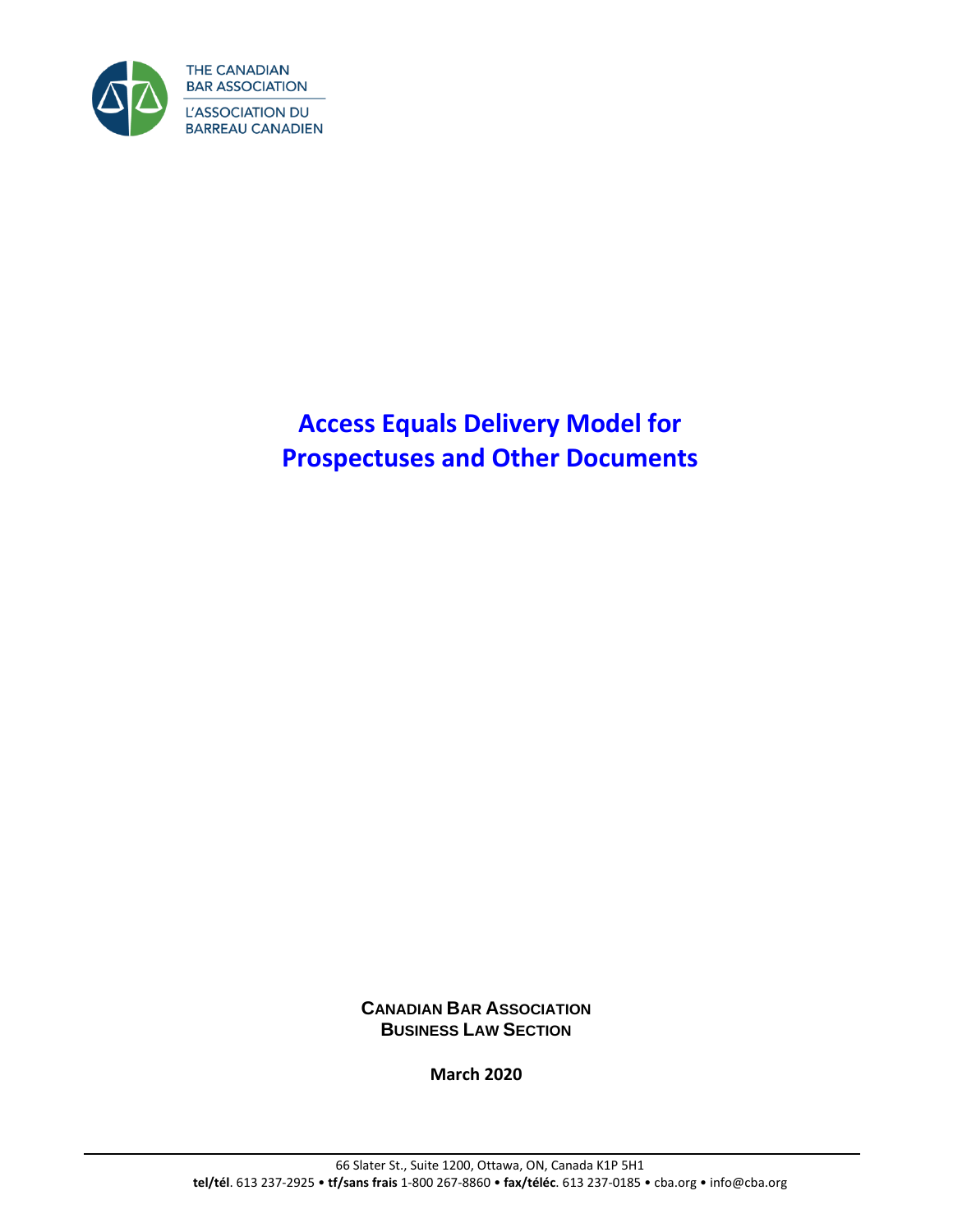# **PREFACE**

The Canadian Bar Association is a national association representing 36,000 jurists, including lawyers, notaries, law teachers and students across Canada. The Association's primary objectives include improvement in the law and in the administration of justice.

This submission was prepared by the CBA Business Law Section, with assistance from the Advocacy Department at the CBA office. The submission has been reviewed by the Law Reform Subcommittee and approved as a public statement of the CBA Business Law Section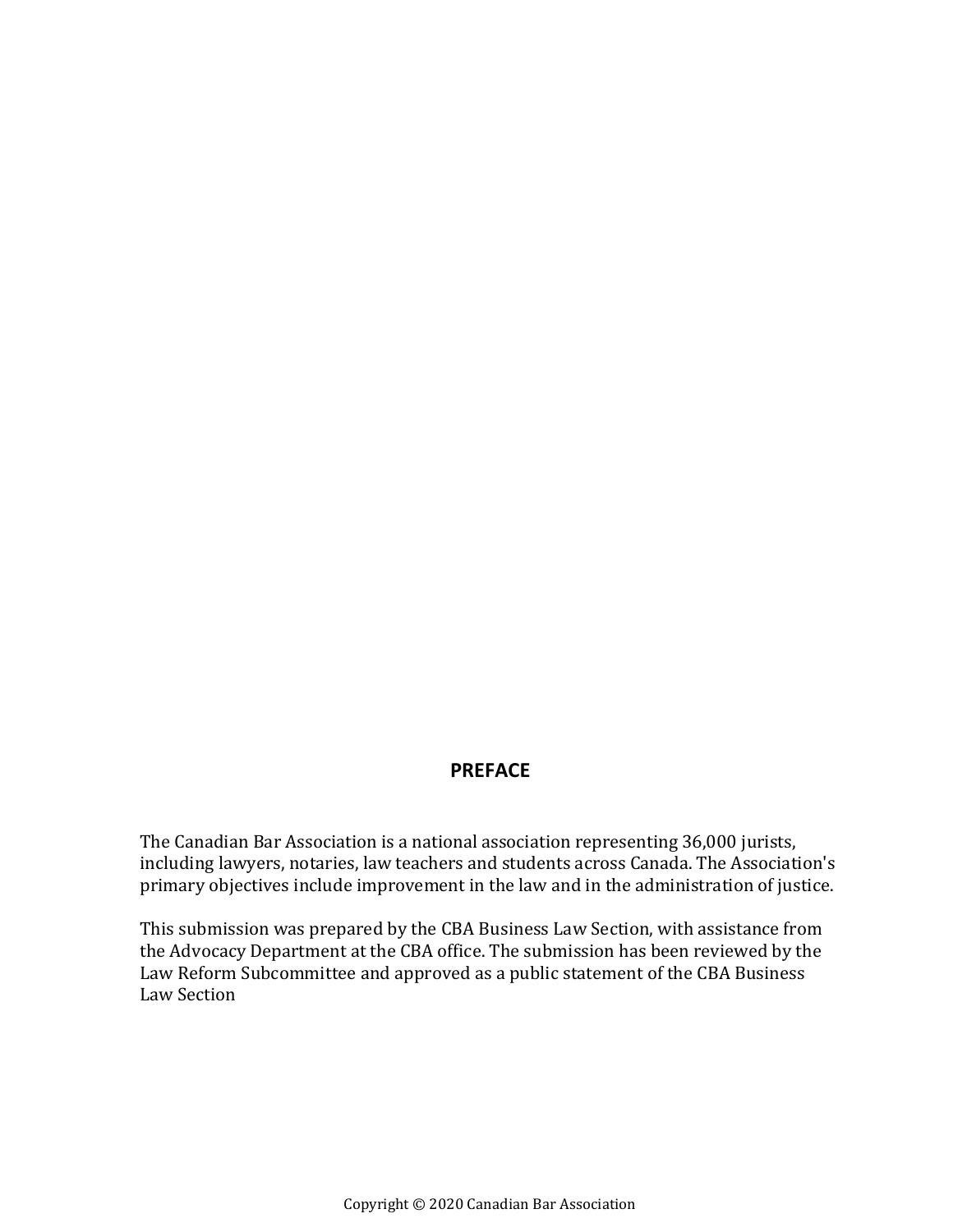# **Access Equals Delivery Model for Prospectuses and Other Documents**

# **I. INTRODUCTION**

The Business Law Section of the Canadian Bar Association (CBA Section) is pleased to comment on the Canadian Securities Administrators' proposed access equals delivery (AED) model for prospectuses and other documents.

The CBA is a national association representing over 36,000 jurists, including lawyers, Quebec notaries, law teachers and students across Canada. Its primary objectives include improvement to the law and the administration of justice. The CBA Section comprises lawyers from across Canada who are experts in all areas of securities law including securities filings, public offerings, corporate governance, continuous disclosure and the regulation of registrants.

# **II. QUESTIONS**

Our comments are organized in accordance with the questions in the consultation document.

## **1. Do you think it is appropriate to introduce an access equals delivery model into the Canadian market? Please explain why or why not.**

Yes. Regulatory and administrative practices have evolved to allow electronic delivery and to give investors the option of not receiving certain documents (e.g. financial statements). An AED model is a reasonable extension of these practices.

A primary objective of securities regulation is to ensure that relevant documents such as offering materials are accessible to investors. An AED model furthers this objective and we believe it is an opportune time to implement it – if effective investor protections are included.

#### **2. In your view, what are the potential benefits or limitations of an access equals delivery model? Please explain.**

# **Benefits**

**More efficient access:** There is a benefit to issuers, investors and potentially dealers, in making the documents accessible in a timely and efficient manner. Investors would have easy access to all relevant documents to make informed decisions, and the convenience of not receiving voluminous paper documents. They would also have easy access on the issuer's website and the System for Electronic Document Analysis and Retrieval (SEDAR). Although navigating SEDAR can be complex, we expect that upcoming reforms to the SEDAR regime will enhance accessibility to disclosure documents online.

**Reducing administrative burdens:** For continuous disclosure documents such as financial statements and Management Discussions and Analysis (MD&A), an AED model would reduce administrative burdens – which could be especially beneficial for junior issuers.

**Tracking delivery and receipt:** Currently, there is no way of knowing if an investor has received a paper document let alone reviewed it. An AED system could assist with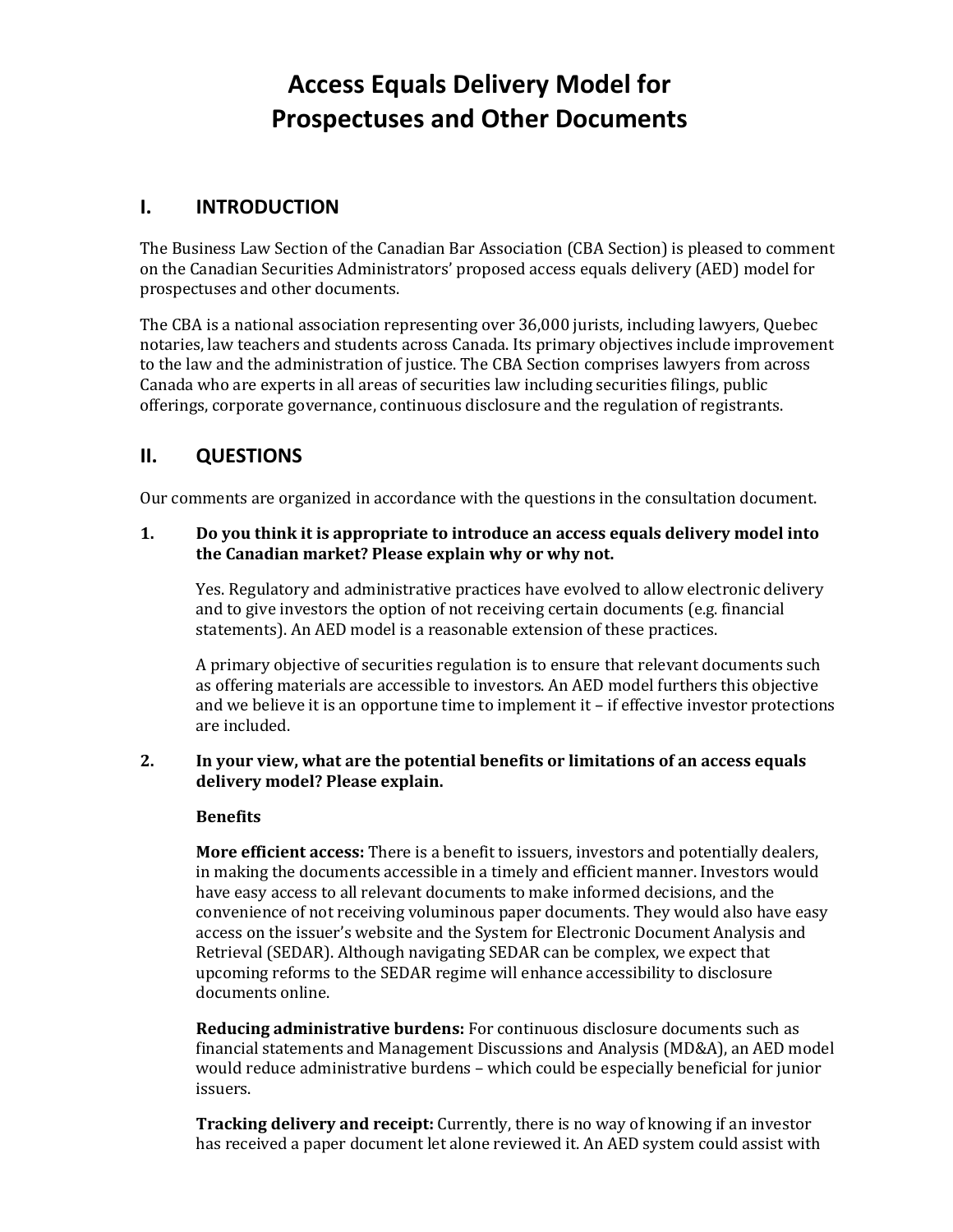tracking the delivery and receipt of the document and, potentially determining if it has been reviewed.

**Reduced costs:** We expect cost savings for issuers, investors and securities intermediaries.

**Environmental benefits:** The change would mean significant reduction in paper documents.

# **Limitations**

**Scope**: An AED model would only work for shareholder reporting requirements not subject to other areas of law – e.g. corporate legislation – unless those other requirements are also updated to reflect the AED model.

**Accessibility**: While the number of individuals unable to access documents online is small, it will be important to also ensure access to paper documents in certain cases.

**Potential vulnerabilities**: An electronic system could be vulnerable to cyberattacks or prolonged power outages.

# **3. Do you agree that the CSA should prioritize a policy initiative focusing on implementing an access equals delivery model for prospectuses and financial statements and related MD&A?**

Yes. There is already a model in the *notice and access* system for proxy materials. it would be relatively easy to develop a similar process for prospectuses, financial statements and related MD&A.

AED should be implemented for interim financial statements and the related MD&A (other than for investors who opt out either wholly or in part – see our response to question seven below). Prospectuses are also governed by applicable securities legislation and trigger certain statutory rights based on delivery. This necessitates additional considerations that should be addressed to accommodate prospectus delivery under the new regime.

#### **4. If you agree that an access equals delivery model should be implemented for prospectuses:**

(a) **Should it be the same model for all types of prospectuses (i.e. long-form, short-form, preliminary, final, etc.)?**

Yes. We see no reason to distinguish between types of prospectuses.

(b) **How should we calculate an investor's withdrawal right period? Should it be calculated from (i) the date on which the issuer issues and files a news release indicating that the final prospectus is available electronically, (ii) the date on which the investor purchases the securities, or (iii) another date? Please explain**.

Currently, prospectus withdrawal rights contemplate that the right to withdraw from an agreement to purchase securities may be exercised within two business days after receipt or *deemed* receipt of a prospectus.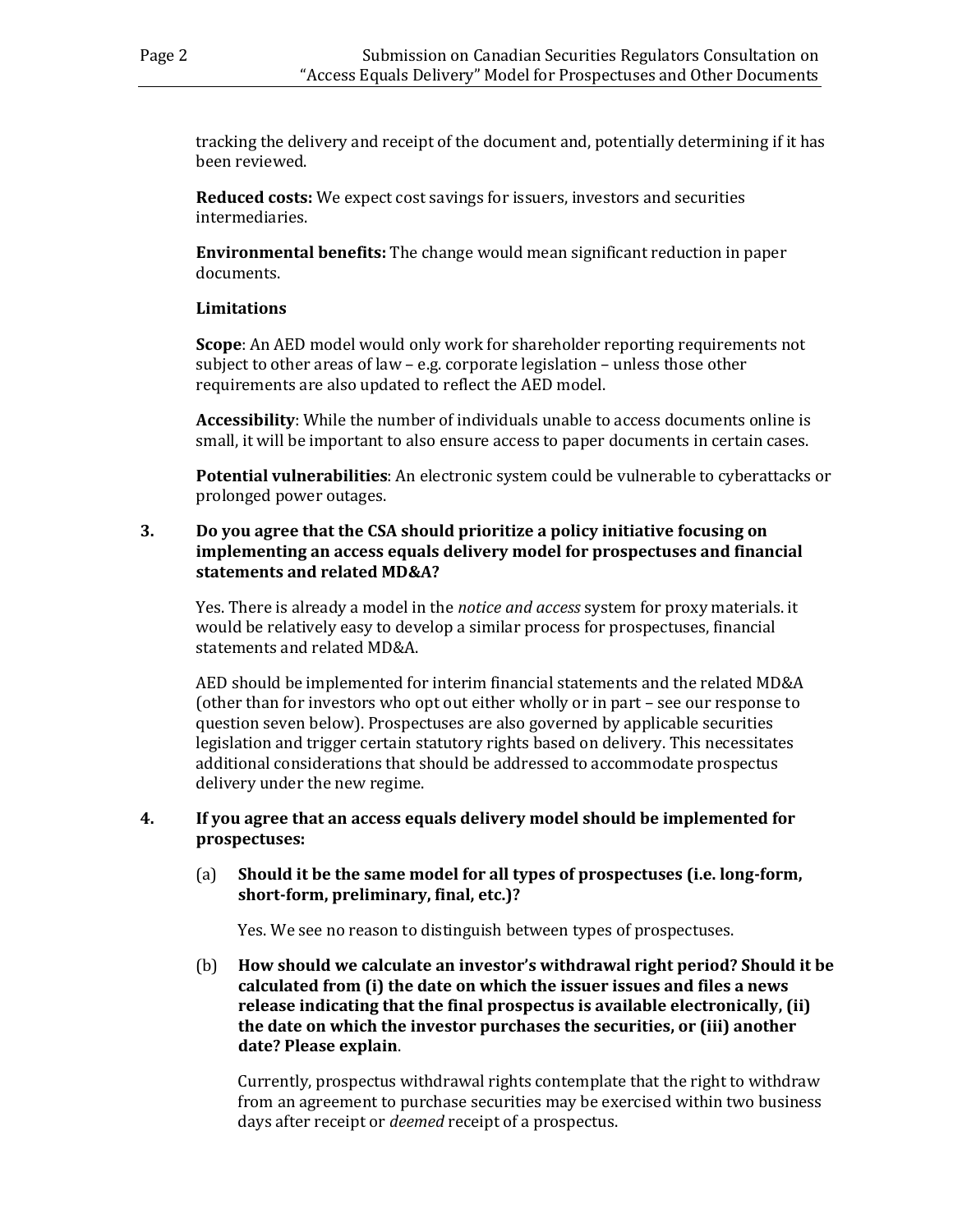In an AED model, calculating withdrawal rights as commencing on the date a final prospectus news release is issued is analogous to *deeming* receipt of a prospectus. This would, in general, parallel current withdrawal rights.

In addition to reduced costs and paper, we expect that in most cases this approach would also allow the offering to close more quickly. By calculating the withdrawal right period from the date of the news release – which could be the same day as the day a receipt is obtained for a final prospectus – rather than receipt (or deemed receipt) of a printed final prospectus, which will often be delivered at least one business day after the final prospectus has been receipted, the withdrawal right period would end sooner than under the current system, facilitating an earlier closing of the offering.

# (c) **Should a news release be required for both the preliminary prospectus and the final prospectus, or is only one news release for an offering appropriate?**

A separate news release would be appropriate for both the preliminary and final prospectus. News releases inform the public of the offering and, under an AED regime, would serve the additional purpose of constituting a means of delivery. For a final prospectus, it also sets the date from which withdrawal rights would be calculated.

# **5. For which documents required to be delivered under securities legislation (other than prospectuses and financial statements and related MD&A) should an access equals delivery model be implemented?**

Subject to our comments below, AED should be extended to all disclosure documents requiring delivery to investors.

# **Are there any investor protection or investor engagement concerns associated with implementing an access equals delivery model for rights offering circulars, proxy-related materials, and/or take-over bid and issuer bid circulars?**

There are significant investor engagement concerns. Investors may not be able to exercise their rights, such as voting and dissent rights, if access is delayed. This is particularly important in the case of rights offerings, take-over bids and "fundamental changes", as contemplated by corporate legislation.

However, these concerns also exist with the current system as there is no guarantee that paper documents are received or reviewed prior to making investment decisions. An AED model could facilitate the delivery of documents and track receipt and, potentially, review of the documents.

We believe that extending the *notice and access* system – ideally streamlined to make it more cost-effective – would serve this purpose. Investors would still receive a physical notification of the transaction or meeting, but the disclosure document would generally not be delivered.

We recommend more consultations before implementing rule changes affecting documents other than financial statements, MD&A and prospectuses.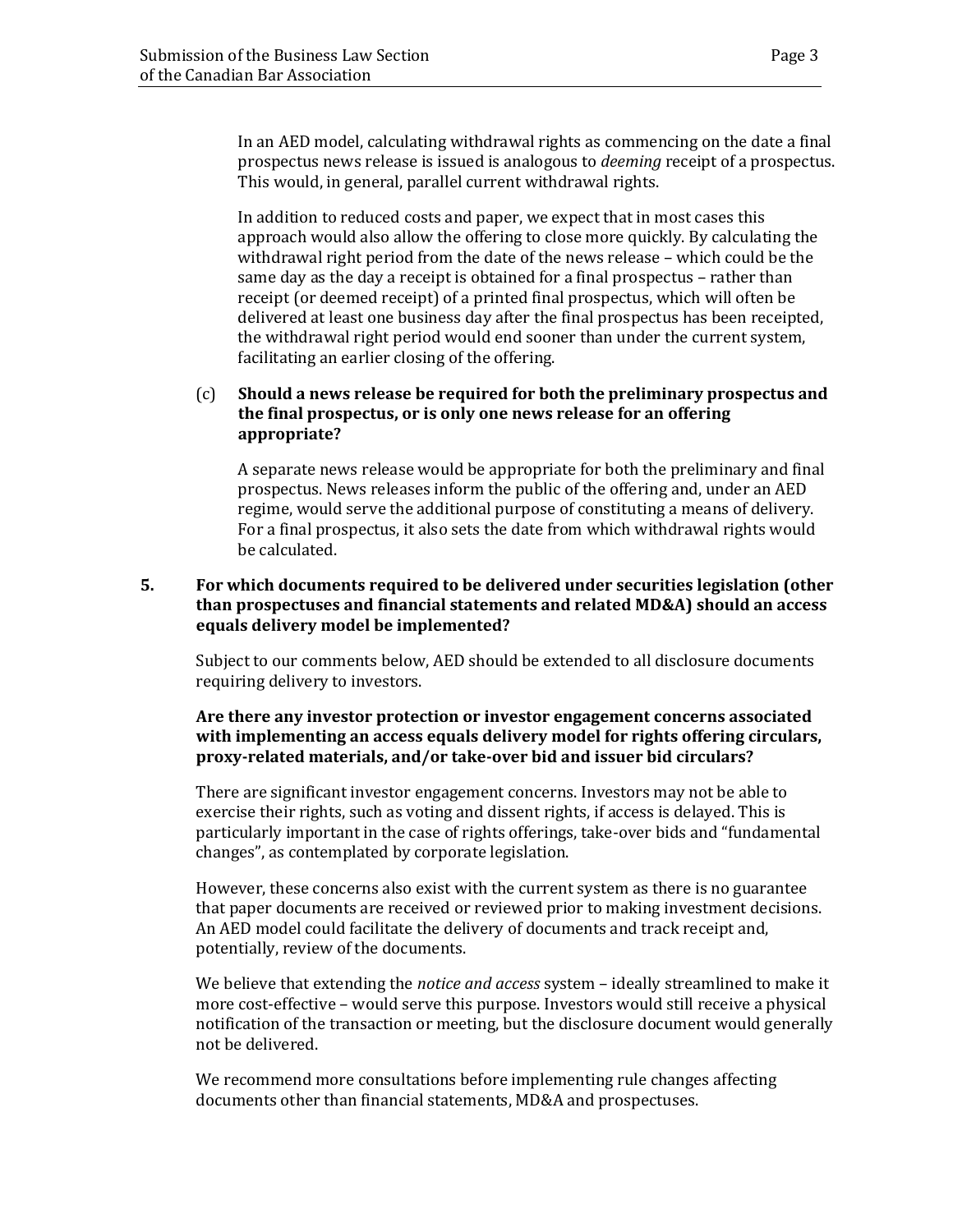**In your view, would this model require significant changes to the proxy voting infrastructure (e.g. operational processes surrounding solicitation and submission of voting instructions)? Please explain.**

We believe that an enhanced notice-and-access system as referenced above would not trigger significant changes to the proxy voting infrastructure.

- **6. Under an access equals delivery model, an issuer would be considered to have effected delivery once the document has been filed on SEDAR and posted on the issuer's website.**
	- (a) **Should we refer to "website" or a more technologically-neutral concept (e.g. "digital platform") to allow market participants to use other technologies? Please explain.**

We recommend that access be as wide as possible and that issuers be encouraged to use multiple platforms. At this time, we believe that one of those platforms must be the issuer's website and that all documents should continue to be posted to SEDAR – ensuring one place where investors can access all relevant information. Websites are commonly understood platforms and consistent with other regulatory contexts (i.e. stock exchanges) that mandate certain online disclosure.

We are not opposed to other "digital platforms" in addition to a website. A reference only to "digital platform", however, may hinder access for investors who lack fluency with emerging technologies.

# (b) **Should we require all issuers to have a website on which the issuer could post documents?**

Yes, all issuers should have a digital presence where all their relevant information is available. For the moment, a website is preferable. Other platforms may also be acceptable, especially if future technological changes offer more advantages.

# **7. Under an access equals delivery model, an issuer would issue and file a news release indicating that the document is available electronically and that a paper copy can be obtained upon request.**

# (a) **Is a news release sufficient to alert investors that a document is available?**

For continuous disclosure and prospectuses, generally yes, a news release is sufficient. Financial statements and MD&A are released on a known schedule, and for prospectuses the brokerage community is involved in marketing the offering and can also reach out to interested clients.

Investors should be entitled to opt-out of AED for continuous disclosure documents. It would also be ideal to offer a "partial opt-out", where the investor requires email notification that applicable documents are available.

# (b) **What particular information should be included in the news release?**

The news release should include:

1. a brief description of documents;